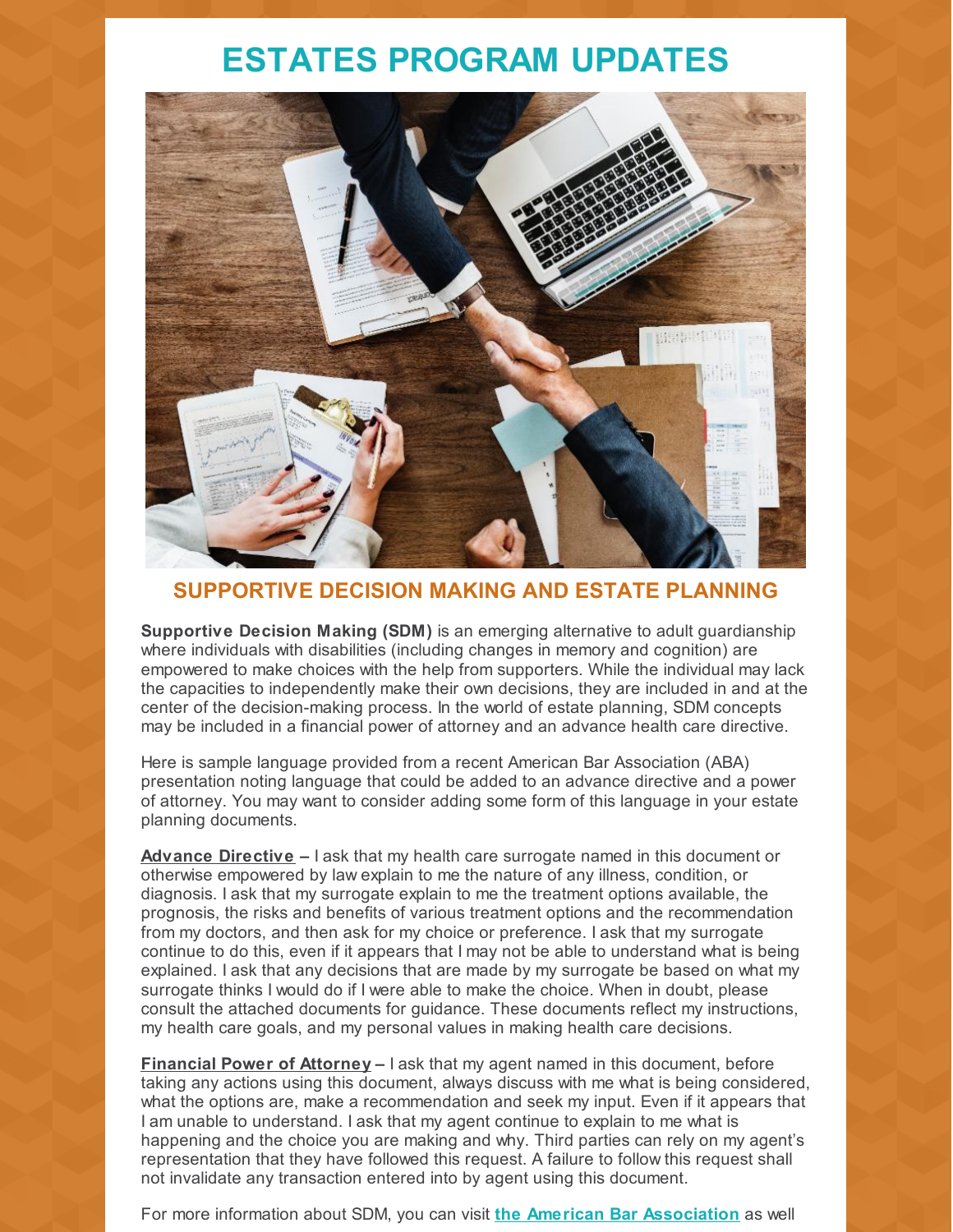## **FREE RESOURCE GUIDE FROM THE ABA**

The American Bar Association (ABA) Commission on Law and Aging has created a free guide called "Advance Directives: Counseling Guide for Lawyers." The guide is intended to better align end-of-life health instructions with clinical and family realities, with tools to guide clients through the advance care planning process. The guide includes a checklist for lawyers. To learn more, **[click](https://www.americanbar.org/content/dam/aba/administrative/law_aging/lawyers-ad-counseling-guide.pdf) here**.

## **THE BALTIMORE CITY ESTATE CAMPAIGN LAUNCHES**

MVLS, with funding from the Maryland Department of Housing and Community Development, and in conjunction with the Baltimore City Housing Department, will be all around Baltimore City this year highlighting the value of estate planning, particularly for low-income homeowners. Planning for four clinics is currently in the works, with the first clinic planned for Northwest Baltimore.

Please be on the lookout for volunteer clinic opportunities beginning in March. Each clinic will be approximately four hours long and each attorney will meet with clients to help them understand how their home is titled, identify if an estate needs to be opened to transfer title into their name, and identify if clients have done their estate planning. In addition, we will be screening the clients for important benefits like the Homeowner's Property Tax Credit. We anticipate helping at least 30 clients at each clinic to stabilize their housing, with the goal of keeping the client and their future generations in their homes.

The Campaign also includes an awareness campaign with bus ads, media stories, and other communications outlets to highlight that estate planning is important for EVERYONE. The ads should begin running in the next month or two.

Be on the lookout for volunteer opportunities and the marketing materials around Baltimore. If you'd like to learn more about this Campaign, contact **Susan [Francis](mailto:sfrancis@mvlslaw.org)**.

## **AVAILABLE ESTATE CASES**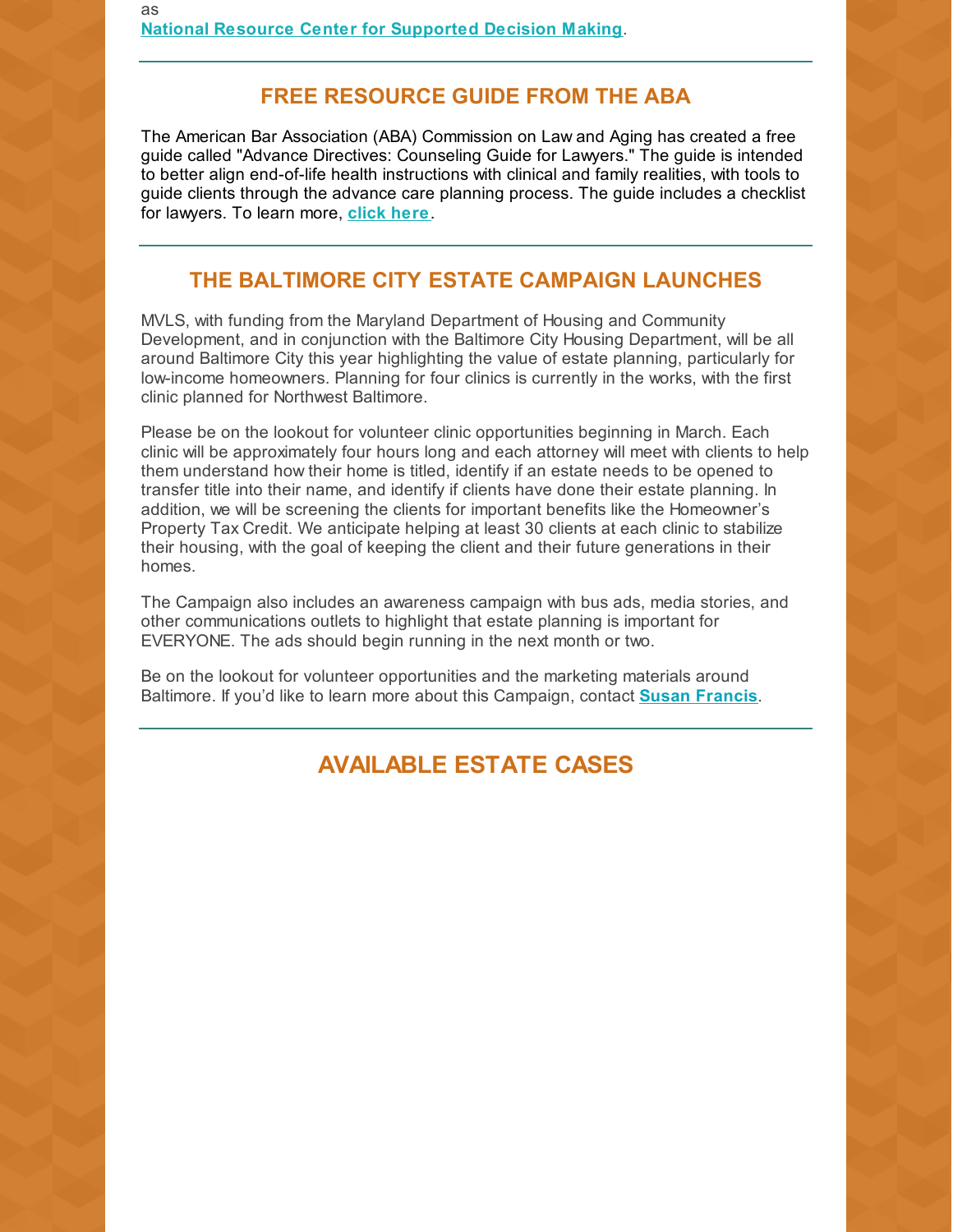## After Both My Parents Passed Without Wills, I Now Understand Why I Need One.

After becoming the administrator of her father's small estate and realizing that both her parents passed away without a will, client understands the importance of having this document in place, and wants to prepare one for herself. The only valuable property she owns is her home, which still has a mortgage on it. She is divorced and would like to name her son as executor.

| Location:               | Ref. #:    | Case Type:        |
|-------------------------|------------|-------------------|
| <b>Baltimore County</b> | 18-0141575 | <b>Estates</b>    |
| <b>Share Case</b>       |            | <b>Learn More</b> |

## **VISIT THE PRO BONO [PORTAL](https://mvlslaw.org/probonoportal/)**

## **UPCOMING MVLS TRAINING**

#### **Estate [Planning](https://mvlslaw.org/event/estate-planning-101/) 101 Feb. 7 | 9 am - 12:30 pm | 201 N. Charles St., 3rd Floor**

This section, presented by Olivia Holcombe-Volke of Elville & Associates, will cover planning for incapacity and the avoidance of guardianship, as well as detailing the important estate planning documents and utilization of various tools to avoid probate, including deed issues.

### **[REGISTER](https://mvlslaw.org/event/estate-planning-101/)**

#### **Estate [Administration](https://mvlslaw.org/event/estate-administration-101/) 101 Feb. 7 | 1 - 5 pm | 201 N. Charles St., 3rd Floor**

This section, presented by K. Alice Young of Nusinov Smith LLP, will walk through the process of dealing with administering estates including determining probate and nonprobate assets, identifying interested persons, differentiating between small and regular estates, addressing claims against the estate, distribution, and the various required forms.

## **[REGISTER](https://mvlslaw.org/event/estate-administration-101/)**

#### **National Center on Law and Elder Rights (NCLER) Free Webcast: Signs of Elder Abuse, Neglect, and Exploitation** Jan. 16 | 2 - 3 pm

Lawyers and others who work with older adults should be aware of potential signs of abuse, neglect, and exploitation. The webcast will help lawyers tune in to potential